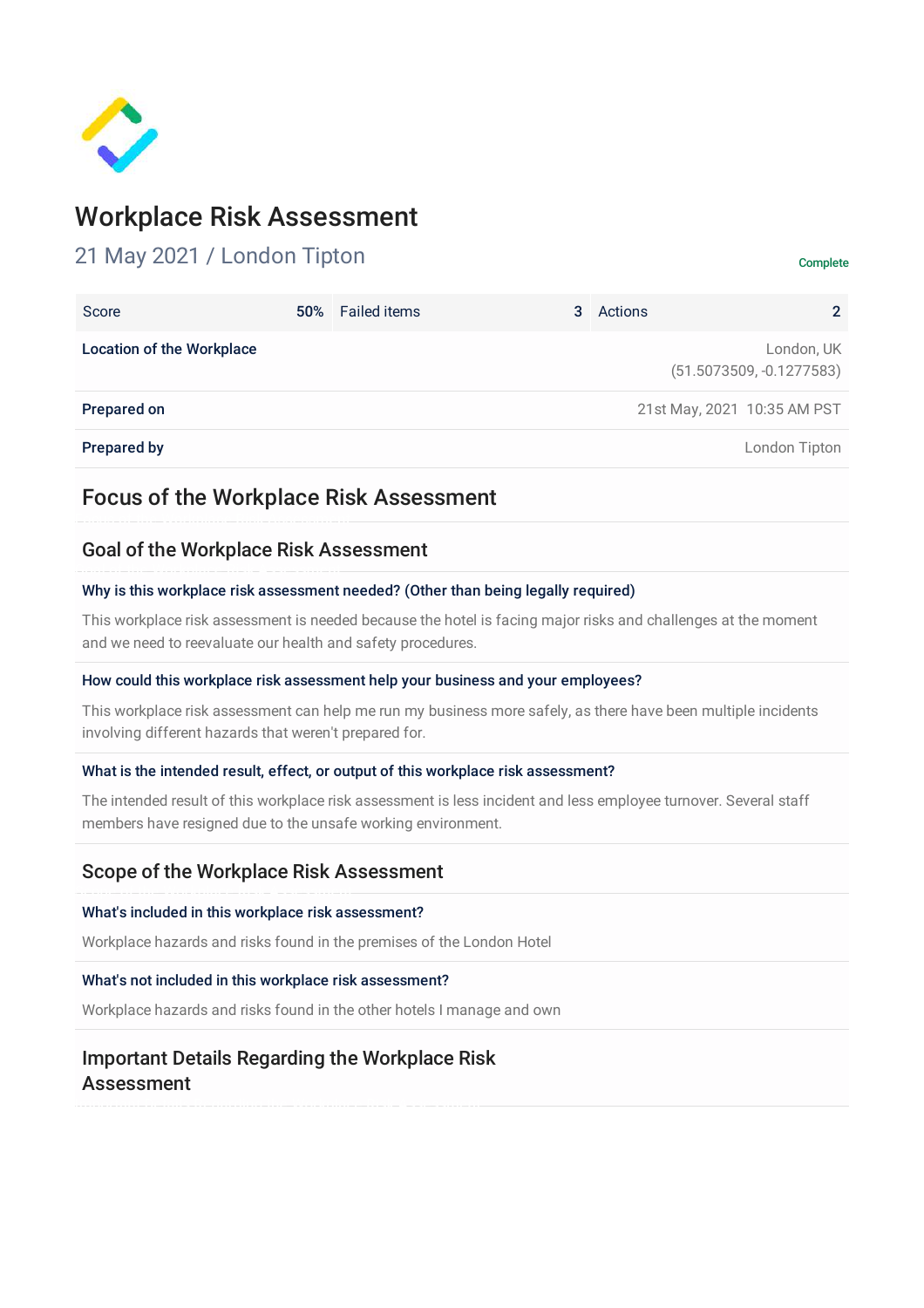### Who will be involved in this workplace risk assessment and what level of responsibility or participation do they have?

The hotel manager, Mr. Moseby, will be involved in this workplace risk assessment and he'll be effectively acting as my second-in-command throughout this process. Other people involved will be the night manager, Skippy, the concierge, Irene, and the head bellman, Esteban. Irene will be working as support while Skippy will be included in the team meeting regarding this workplace risk assessment. Esteban will act as a consultant in this process.

| Where (specific room, site, facility, building, or area) will this workplace | Entire hotel, but more attention on |
|------------------------------------------------------------------------------|-------------------------------------|
| risk assessment be performed?                                                | hallwavs                            |
|                                                                              |                                     |

When will this workplace risk assessment be performed? 24th May, 2021 9:00 AM PST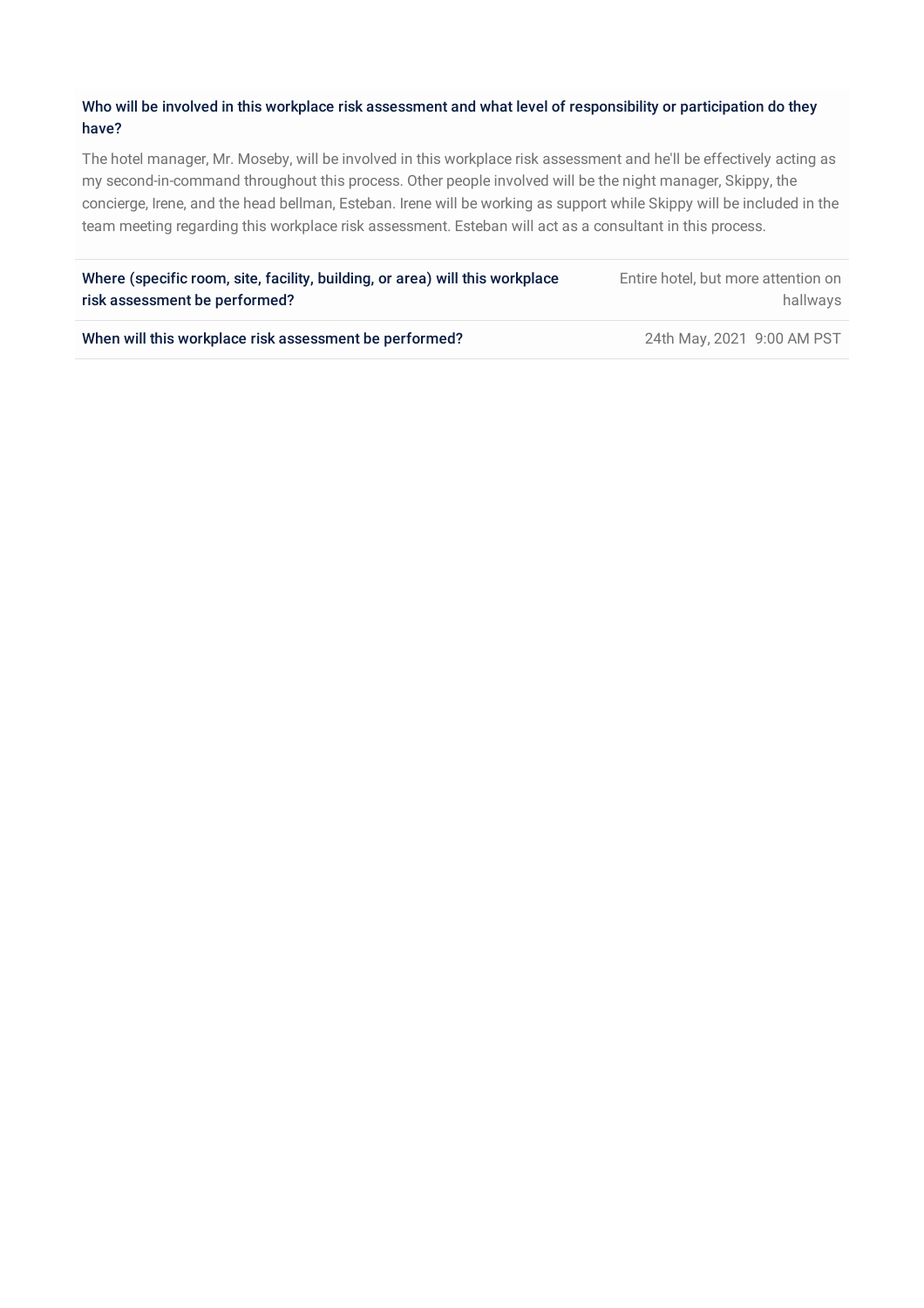# **Table of Contents**

| <b>Failed Items &amp; Actions</b>         | 3 |
|-------------------------------------------|---|
| <b>Failed items</b>                       | 3 |
| Other actions                             | 3 |
| <b>Workplace Risk Assessment - 66.67%</b> | 3 |
| Hazard - 66.67%                           | 3 |
| Hazard 1 - 100%                           | 3 |
| Hazard 2                                  | 4 |
| Hazard 3 - 66.67%                         | 5 |
| Hazard $4 - 50\%$                         | 7 |
| <b>Completion/Review - 25%</b>            | 8 |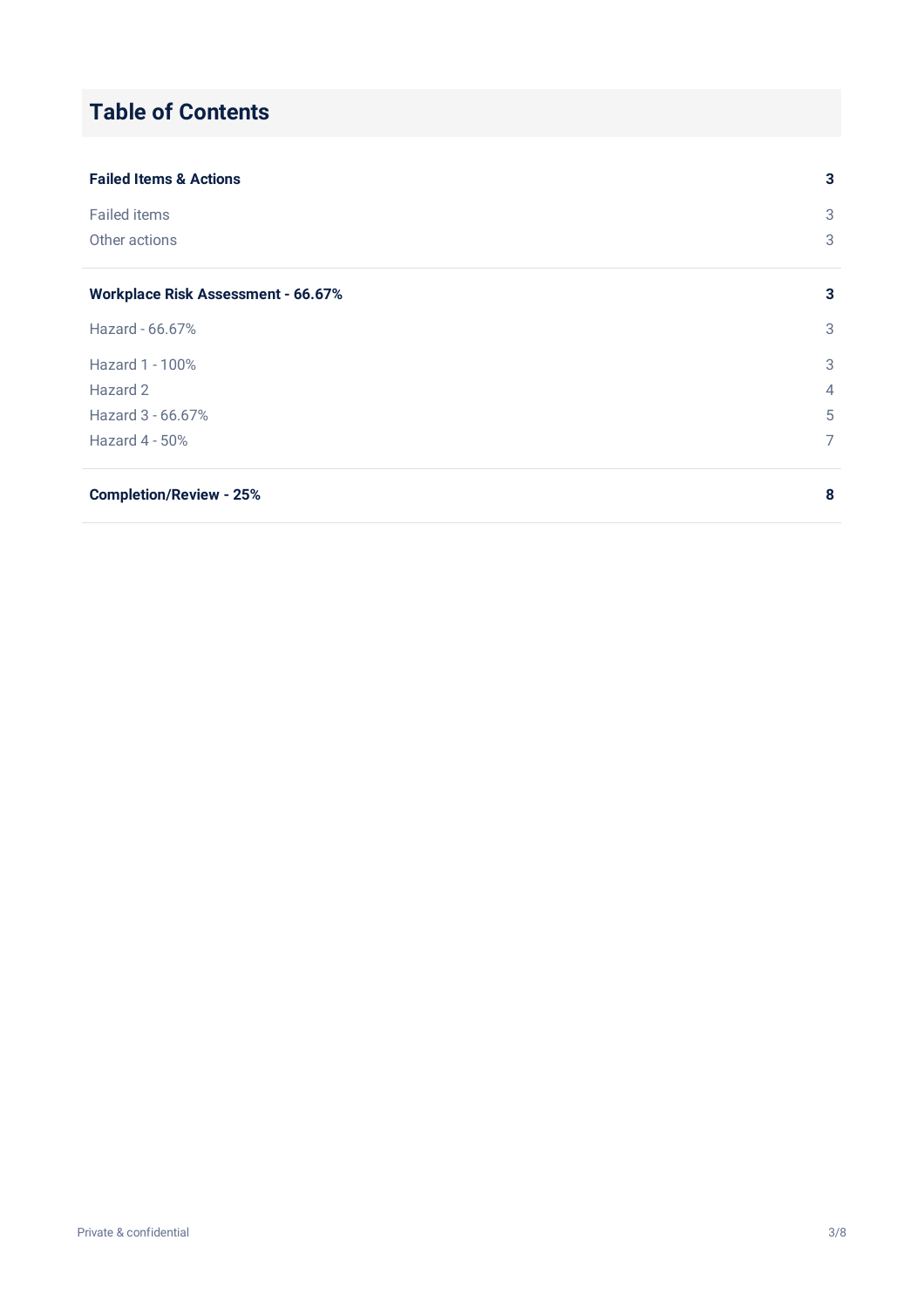# **Failed Items & Actions** 3 failed, 2 actions

<span id="page-3-2"></span><span id="page-3-1"></span><span id="page-3-0"></span>

| <b>Failed items</b>                                                                             | 3 failed, 0 actions |  |  |  |
|-------------------------------------------------------------------------------------------------|---------------------|--|--|--|
| Workplace Risk Assessment / Hazard / Hazard 3                                                   |                     |  |  |  |
| Hazard causing risk can be eliminated?                                                          | N <sub>o</sub>      |  |  |  |
| Workplace Risk Assessment / Hazard / Hazard 4                                                   |                     |  |  |  |
| Are you already doing something to control this risk (existing risk control<br>measure)?        | No                  |  |  |  |
| <b>Completion/Review</b>                                                                        |                     |  |  |  |
| How often will you review this workplace risk assessment?                                       | Every 15 months     |  |  |  |
| Other actions                                                                                   | 2 actions           |  |  |  |
| Workplace Risk Assessment / Hazard / Hazard 1                                                   |                     |  |  |  |
| Hazard causing risk can be eliminated?                                                          | <b>Yes</b>          |  |  |  |
| To do   Priority Low   Due 21st May, 2021 12:30 PM PST   Created by SafetyCulture Staff         |                     |  |  |  |
| Tell someone to follow the floor mopping schedule and to not mop floors during busy times.      |                     |  |  |  |
| Workplace Risk Assessment / Hazard / Hazard 3                                                   |                     |  |  |  |
| Select the "Action" icon to create an action, assign it to someone, and set a<br>due date.      | Compliant           |  |  |  |
| In progress   Priority Medium   Due 21st May, 2021 2:00 PM PST   Created by SafetyCulture Staff |                     |  |  |  |
| Put barriers to protect passersby in case chandelier does fall and some people are nearby.      |                     |  |  |  |
|                                                                                                 |                     |  |  |  |

# Workplace Risk Assessment 2 actions, 2 failed, 66.67%

<span id="page-3-3"></span>To begin the workplace risk assessment, select the "+" icon next to Hazard:

## Hazard 2 actions, 2 failed, 66.67%

<span id="page-3-4"></span>Hazard 1 action, 100%

### <span id="page-3-5"></span>Description of hazard

The floors in the hallways are always wet, I think due to overcleaning/mopping of floors is too frequent.

#### Photo of the hazard (optional)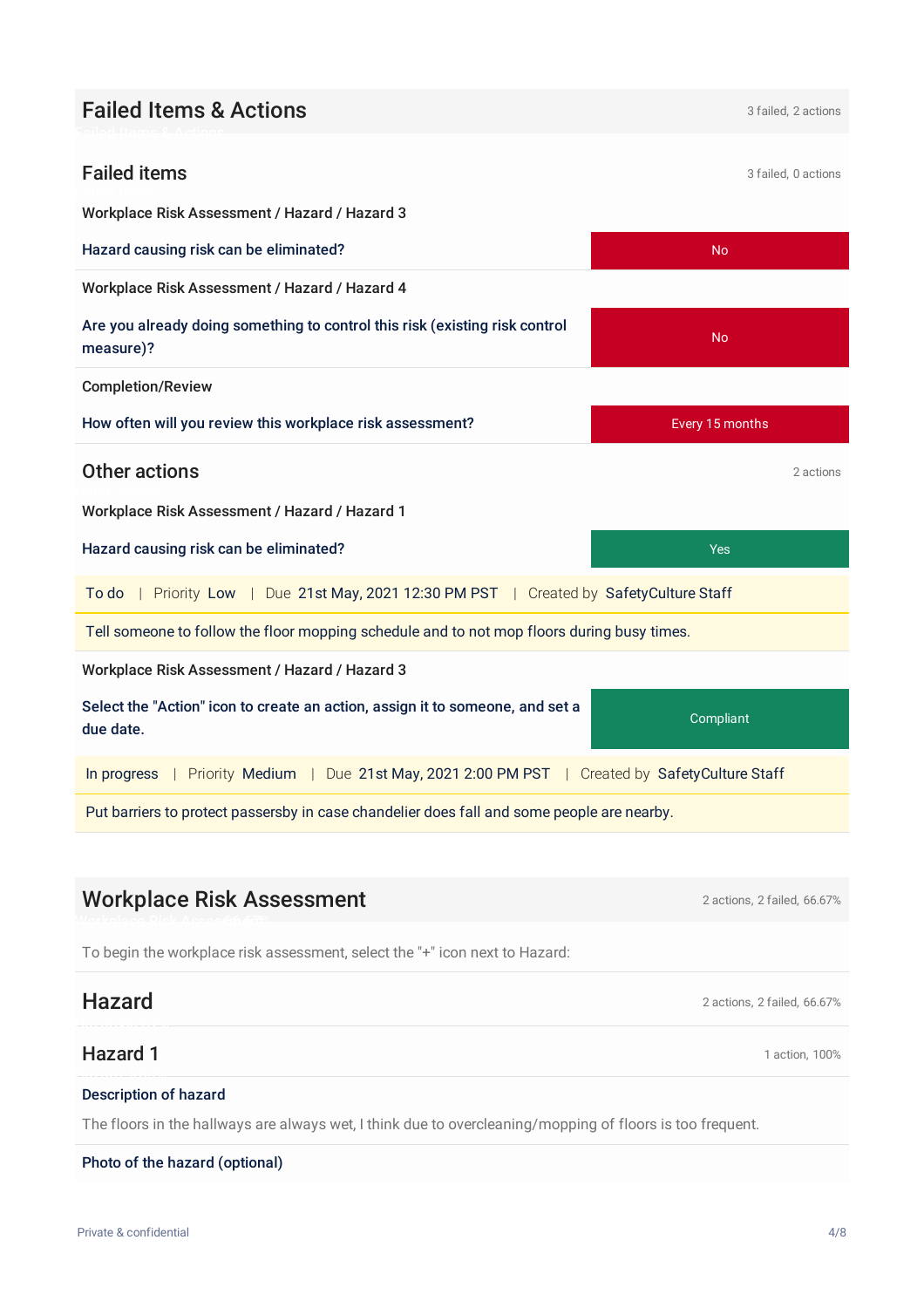

Photo 1

#### Risk related to hazard

Someone could trip and fall

| Who might be harmed?   | Elderly people more affected |  |  |
|------------------------|------------------------------|--|--|
| <b>Risk likelihood</b> | Very Likely                  |  |  |
| Risk consequences      | Major Injury                 |  |  |

Use this risk matrix to identify the risk level:

| <b>Likelihood</b>                                                                          |              | <b>Very</b><br><b>Likely</b>         | <b>Likely</b> | <b>Unlikely</b> | <b>Highly</b><br><b>Unlikely</b> |               |               |
|--------------------------------------------------------------------------------------------|--------------|--------------------------------------|---------------|-----------------|----------------------------------|---------------|---------------|
|                                                                                            |              | <b>Fatality</b>                      | <b>HIGH</b>   | <b>HIGH</b>     | <b>HIGH</b>                      | <b>Medium</b> | SafetyCulture |
|                                                                                            |              | <b>Major</b><br><b>Injuries</b>      | <b>HIGH</b>   | <b>HIGH</b>     | Medium                           | <b>Medium</b> |               |
| SafetyCulture                                                                              | Consequences | <b>Minor</b><br><b>Injuries</b>      | <b>HIGH</b>   | <b>Medium</b>   | <b>Medium</b>                    | Low           |               |
|                                                                                            |              | <b>Negligible</b><br><b>Injuries</b> | <b>Medium</b> | <b>Medium</b>   | Low                              | Low           |               |
| <b>Risk level</b><br><b>High</b>                                                           |              |                                      |               |                 |                                  |               |               |
| Hazard causing risk can be eliminated?<br><b>Yes</b>                                       |              |                                      |               |                 |                                  |               |               |
| Due 21st May, 2021 12:30 PM PST   Created by Safety Culture Staff<br>To do<br>Priority Low |              |                                      |               |                 |                                  |               |               |
| Tell someone to follow the floor mopping schedule and to not mop floors during busy times. |              |                                      |               |                 |                                  |               |               |

Eliminate the hazard causing the risk.

To ADD another hazard to the workplace risk assessment, select the "+" icon next to Hazard. To END the workplace risk assessment, select the "Next Page >" button at the bottom right.

## <span id="page-4-0"></span>Hazard 2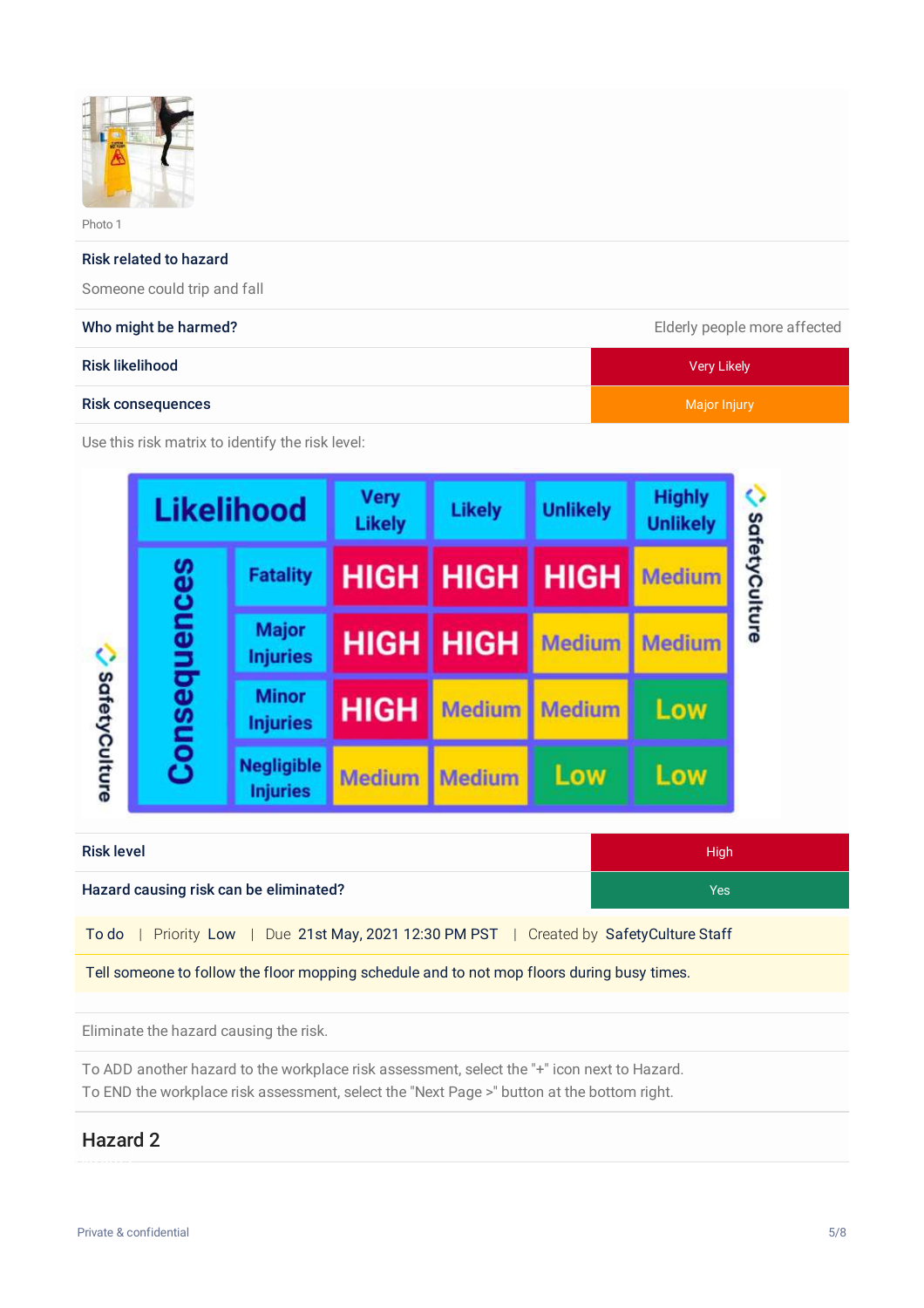#### Description of hazard

One of the heaters is broken.

### Photo of the hazard (optional)



Photo 2

#### Risk related to hazard

Someone might feel chilly while passing by that place (though it isn't winter)

| Who might be harmed?                             | Those sensitive to cold |
|--------------------------------------------------|-------------------------|
| Risk likelihood                                  | <b>Unlikely</b>         |
| <b>Risk consequences</b>                         | Negligible Injury       |
| Use this risk matrix to identify the risk level: |                         |

| <b>Likelihood</b>             |                                      | Very<br><b>Likely</b> | <b>Likely</b>      | <b>Unlikely</b> | <b>Highly</b><br><b>Unlikely</b> |
|-------------------------------|--------------------------------------|-----------------------|--------------------|-----------------|----------------------------------|
|                               | <b>Fatality</b>                      |                       | <b>HIGH   HIGH</b> | <b>HIGH</b>     | <b>Medium</b>                    |
| Consequences<br>SafetyCulture | <b>Major</b><br><b>Injuries</b>      |                       | <b>HIGH HIGH</b>   | <b>Medium</b>   | <b>Medium</b>                    |
|                               | <b>Minor</b><br><b>Injuries</b>      | <b>HIGH</b>           | <b>Medium</b>      | <b>Medium</b>   | Low                              |
|                               | <b>Negligible</b><br><b>Injuries</b> | <b>Medium</b>         | <b>Medium</b>      | Low             | Low                              |

#### Risk level Low

To ADD another hazard to the workplace risk assessment, select the "+" icon next to Hazard. To END the workplace risk assessment, select the "Next Page >" button at the bottom right.

Hazard 3 **1** action, 1 failed, 66.67%

### <span id="page-5-0"></span>Description of hazard

The huge chandelier in the middle of the lobby is broken, I think. It literally looks like it's about to fall.

#### Photo of the hazard (optional)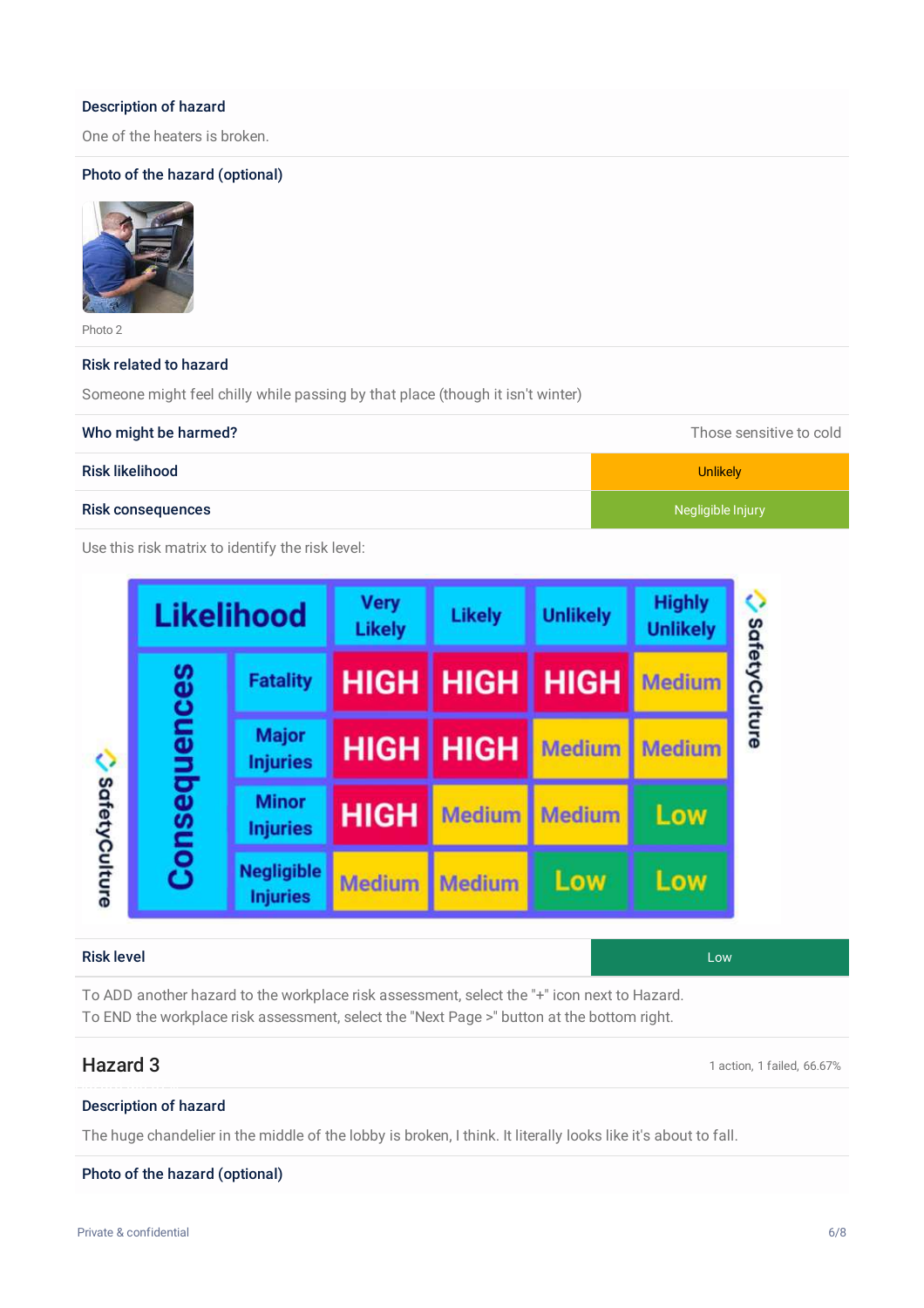

Photo 3

#### Risk related to hazard

The chandelier can crash and kill whoever is under it.

#### Who might be harmed? **Person under it and those nearby Person under it and those nearby**

| $\tilde{\phantom{a}}$    |             |
|--------------------------|-------------|
| <b>Risk likelihood</b>   | Very Likely |
| <b>Risk consequences</b> | Fatality    |

Use this risk matrix to identify the risk level:

|               | <b>Likelihood</b>                    | <b>Very</b><br><b>Likely</b> | <b>Likely</b> | <b>Unlikely</b> | <b>Highly</b><br><b>Unlikely</b> |
|---------------|--------------------------------------|------------------------------|---------------|-----------------|----------------------------------|
|               | <b>Fatality</b>                      | <b>HIGH</b>                  | HIGH          | <b>HIGH</b>     | <b>Medium</b>                    |
| Consequences  | <b>Major</b><br><b>Injuries</b>      | <b>HIGH</b>                  | <b>HIGH</b>   | <b>Medium</b>   | <b>Medium</b>                    |
|               | <b>Minor</b><br><b>Injuries</b>      | <b>HIGH</b>                  | <b>Medium</b> | <b>Medium</b>   | Low                              |
| SafetyCulture | <b>Negligible</b><br><b>Injuries</b> | <b>Medium</b>                | <b>Medium</b> | Low             | Low                              |

| <b>Risk level</b>                                                                        | <b>High</b> |
|------------------------------------------------------------------------------------------|-------------|
| Hazard causing risk can be eliminated?                                                   | No.         |
| Are you already doing something to control this risk (existing risk control<br>measure)? | Yes         |
|                                                                                          |             |

#### Briefly describe the existing control measure:

We are sectioning off that part of the lobby.

Further action needed to control the risk?

Select the "Action" icon to create an action, assign it to someone, and set a due date.

| Yes       |
|-----------|
| Compliant |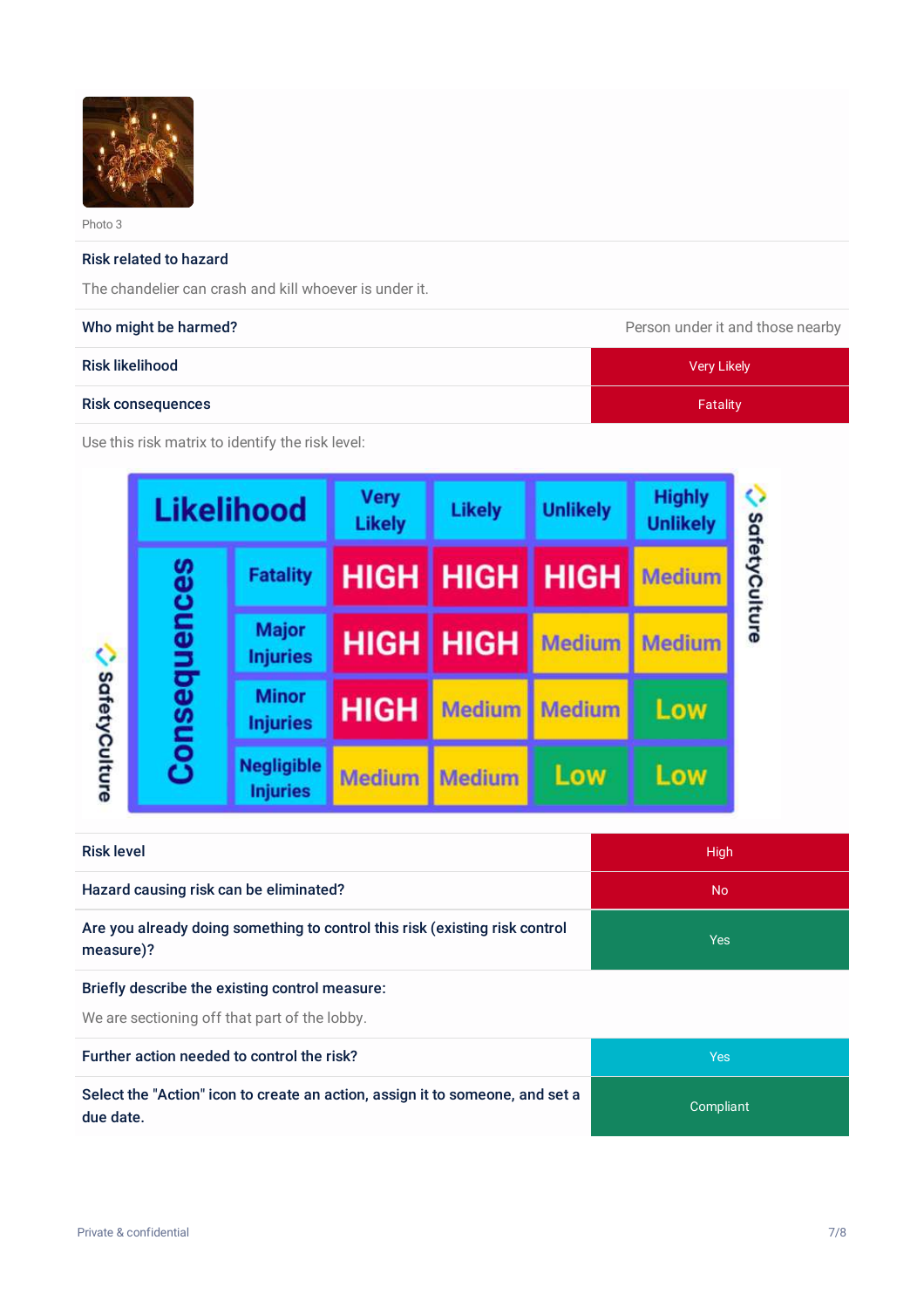In progress | Priority Medium | Due 21st May, 2021 2:00 PM PST | Created by SafetyCulture Staff

#### Put barriers to protect passersby in case chandelier does fall and some people are nearby.

To ADD another hazard to the workplace risk assessment, select the "+" icon next to Hazard. To END the workplace risk assessment, select the "Next Page >" button at the bottom right.

## Hazard 4 and 1 failed, 50%

#### <span id="page-7-0"></span>Description of hazard

Zack and Cody play too near the fireplace. I'm worried they might get burned or try to do something unsafe.

#### Photo of the hazard (optional)



Photo 4

#### Risk related to hazard

Burn injuries. The children could possibly start a fire, which would be a disaster.

| Who might be harmed?     | Zack, Cody, and others in the hotel |
|--------------------------|-------------------------------------|
| Risk likelihood          | <b>Highly Unlikely</b>              |
| <b>Risk consequences</b> | Fatality                            |

Use this risk matrix to identify the risk level:

|               | <b>Likelihood</b>                    |               | <b>Likely</b> | <b>Unlikely</b> | <b>Highly</b><br><b>Unlikely</b> |
|---------------|--------------------------------------|---------------|---------------|-----------------|----------------------------------|
| Consequences  | <b>Fatality</b>                      | <b>HIGH</b>   | <b>HIGH</b>   | <b>HIGH</b>     | <b>Medium</b>                    |
|               | <b>Major</b><br><b>Injuries</b>      | <b>HIGH</b>   | <b>HIGH</b>   | <b>Medium</b>   | <b>Medium</b>                    |
|               | <b>Minor</b><br><b>Injuries</b>      | <b>HIGH</b>   | <b>Medium</b> | <b>Medium</b>   | Low                              |
| SafetyCulture | <b>Negligible</b><br><b>Injuries</b> | <b>Medium</b> | <b>Medium</b> | Low             | Low                              |